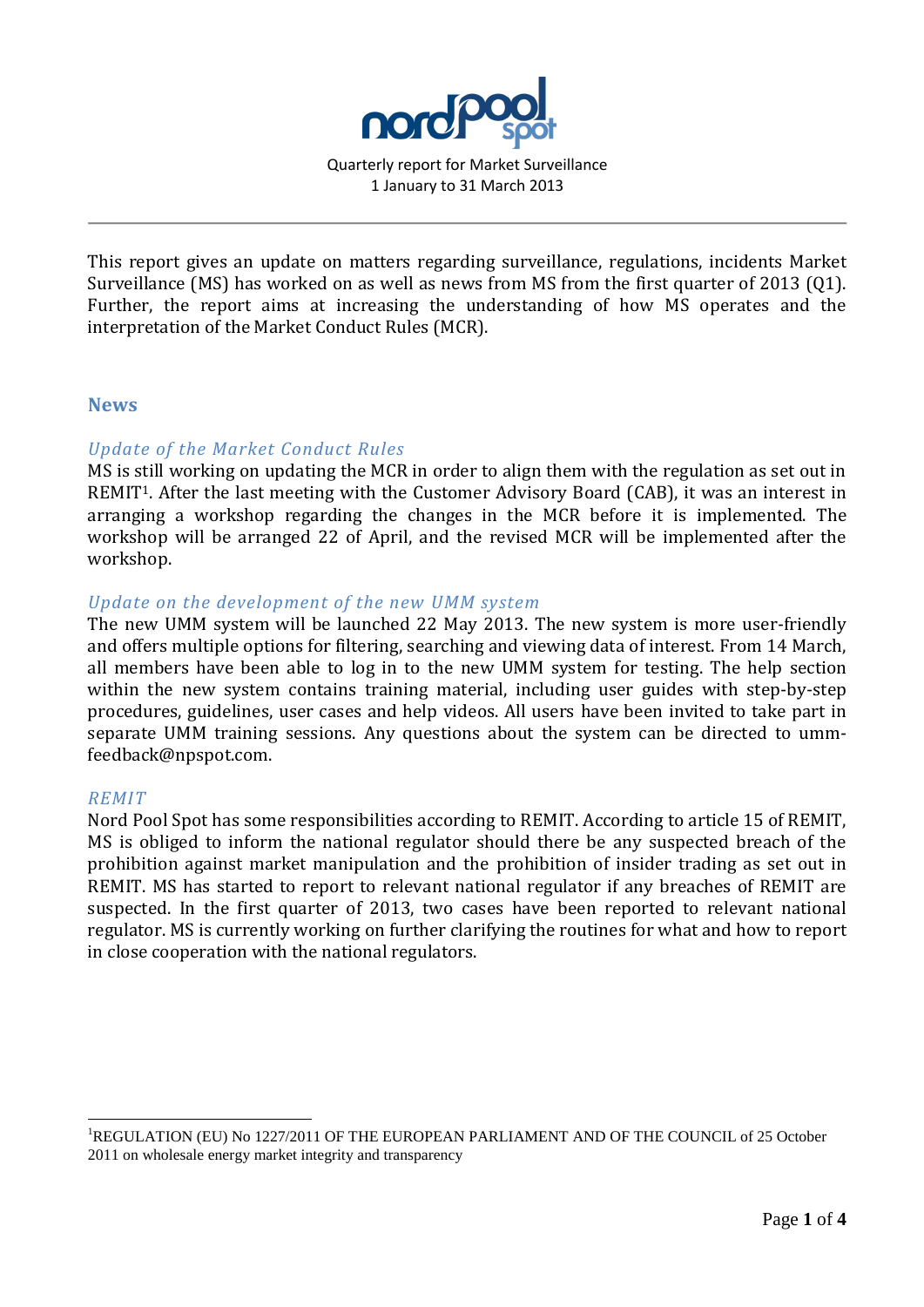

# **Investigations and findings**

# *Prohibition of insider trading - Disclosure requirements*

MS has investigated possible breaches of the disclosure requirements and/or prohibition of insider trading during the period from 1 January to 31 March 2013. For the incidents below, MS has concluded that the severity of the breaches could not justify a sanction. However, the breaches of the MCR can be taken into account should there be more breaches of the MCR in the future. For all the incidents summarised below the relevant member received a statement of breach.

- On three separate occasions, members failed to inform the market of information subject to the disclosure requirements within 60 minutes after the information occurred. The members have been given a statement of breach of section 3.5 for publishing information too late.
	- A member had a failure on a station affecting more than 100 MW, and information regarding this was published too late.
	- A member published a UMM regarding a failure on a station affecting more than 200 MW. The information was published to the market more than 60 minutes after the information occurred. Further, two additional UMM-series were published on the same incident by a mistake, and the member failed to update one of these, and this UMM was not updated until three days after the incident had ended.
	- A member had an unplanned outage which affected more than 100 MW, and informed the market regarding this several hours after the information occurred. In the meantime, the member traded in Elspot. As the member did not take the information into account, the exception on the prohibition of insider trading as set out in the MCR section 2.3.a is valid, and MS deems that the member did not breach the prohibition against insider trading as set out in the MCR section 2.3. The member was given a statement of breach of the MCR section 3.5 for publishing information subject to the disclosure requirements more than 60 minutes after the information occurred.
- There were large variations in the available capacity to the market between two Elspot areas in a period without any information published to the market. Information was published long time after the information occurred, and the TSO was given a statement of breach of the MCR section 3.1 and 3.5.
- A station had a failure on a unit affecting more than 100 MW. The UMM-series contained several errors: The installed capacity was by mistake set to zero, the "Decision time" was not updated correctly, the UMM was published with the wrong message type, and eventually the UMM was cancelled when the unit became available to the market. The member was given a statement of breach of the MCR section 3.4 for not publishing correct information to the market.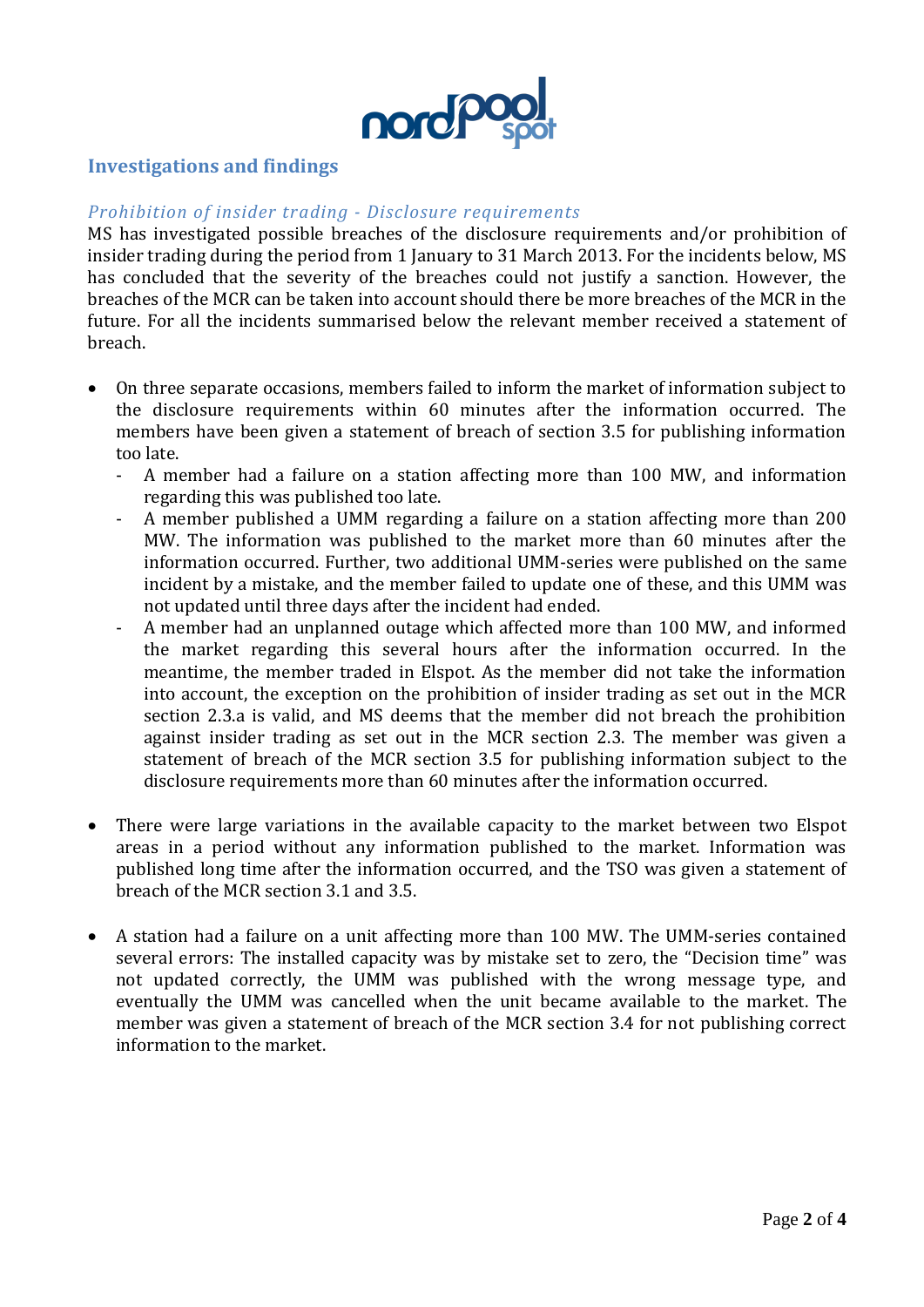

### *Cases sent to other authorities*

- A member had a planned test on a production unit, and by a mistake the information was not taken into account when bidding in Elspot. Thus, the member erroneously sold too much in the Elspot auction. As a consequence, the test was postponed to avoid imbalance. As the incident may represent a breach of REMIT, the incident was reported to the national regulator. MS concluded that the erroneous order fulfilled the objective criteria of the prohibition against market manipulation as set out in the MCR. However, MS also takes subjective elements into account when considering such incidents and MS is of the opinion that the volume and the short time period did not justify a sanction for market manipulation in this case.
- A member published a UMM informing the market that a production unit was forced to immediately shut down. The information was incorrect and the production unit did not become unavailable before later. Moreover, information was discussed by the member in the media prior to publishing information through UMM. MS investigates the incident to consider whether it has been a breach of the MCR. MS has reported the incident to the relevant national regulator as it may represent a breach of REMIT, and will not conclude in the case until the national regulator has finished their investigation.

### *Input from market participants*

MS has received 4 tips from market participants in the period from 1 January to 31 March. MS appreciates all input from market participants, and even though there are found no breach of the MCR, they may represent a breach of other regulations. The tips received are described below.

- MS received a tip regarding missing capacities in Elbas without any UMM published. MS found no breach of the MCR, but NPS has started measures regarding improving the routines for giving capacities in Elbas.
- A participant on the financial market contacted MS regarding an erroneous UMM which might have led to misleading information in the market. MS is still investigating this case.
- MS received a tip regarding a failure affecting capacity on an interconnection, and there was no published UMMs on the matter. The relevant TSO informed MS that the outage lasted less than 60 minutes, and therefore a UMM was not published. MS found no breach of the MCR.
- MS received a complaint relating to a UMM published regarding a production unit that was mothballed. MS is still investigating the incident.